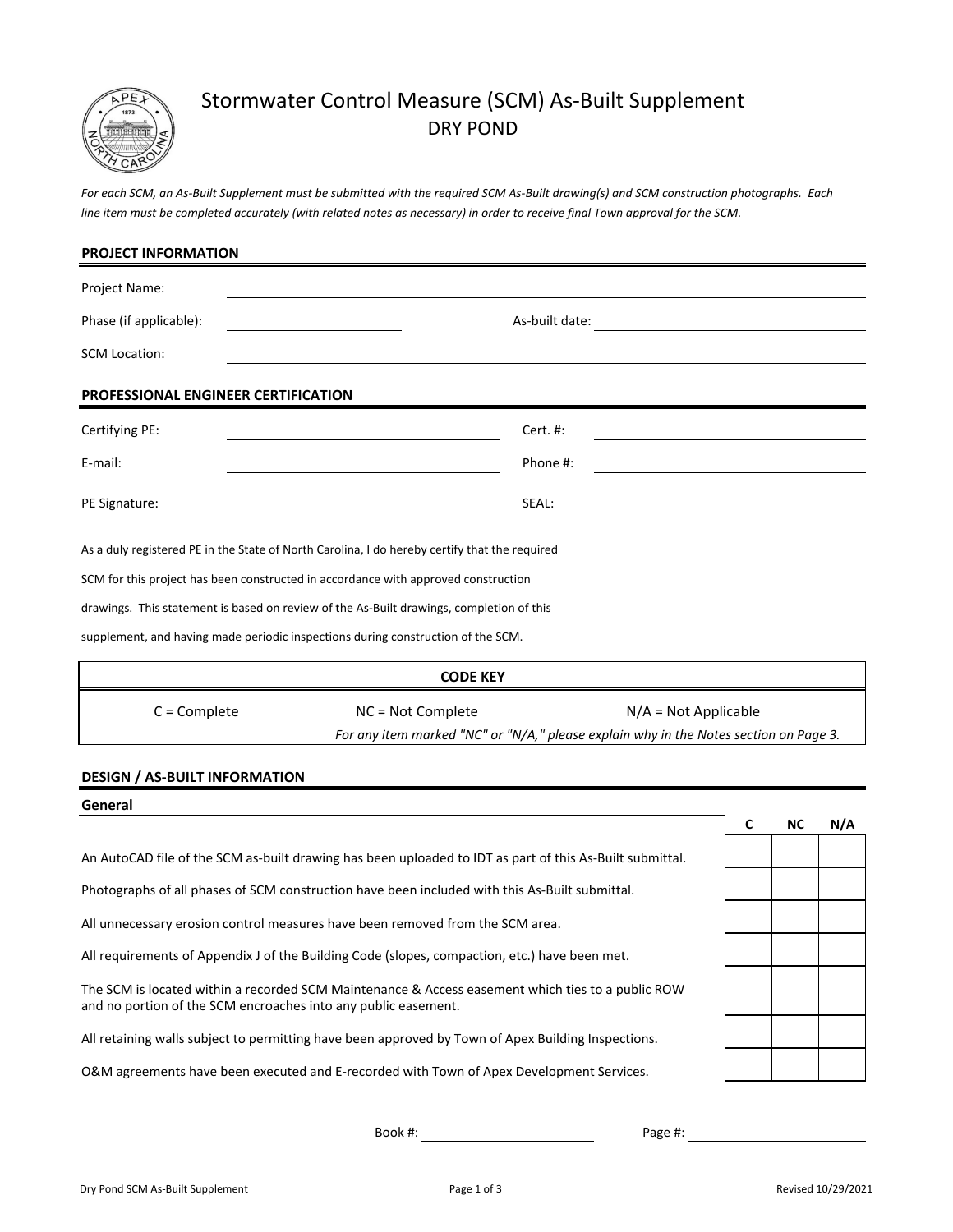## **Treatment Area**

Accumulated sediment and debris in the forebay(s) and treatment area has been removed.

Side slopes have been graded to 3:1 and permanent groundcover (sod) has been established.

The lowest point of the dry pond is at least 6" above the SHWT.

| <b>Water quality volume</b> | Required: | Design: | As-Built: |  |
|-----------------------------|-----------|---------|-----------|--|
| Depth of temporary pool     | Required: | Design: | As-Built: |  |
| Pond bottom elevation       | Required: | Design: | As-Built: |  |

#### **Embankment**

|                                                                                                                          | NC | N/A |
|--------------------------------------------------------------------------------------------------------------------------|----|-----|
| The dam is completely free of trees and other woody vegetation.                                                          |    |     |
| Dam specifications (fill material, compaction, etc.) have been met in accordance with approved<br>construction drawings. |    |     |
| The dam width is a minimum of 10' for maintenance access.                                                                |    |     |
| Permanent groundcover (sod) has been established on the top and all slopes of the dam.                                   |    |     |

| Elevation of top of dam                | Required: | Design: | As-Built: |  |
|----------------------------------------|-----------|---------|-----------|--|
| <b>Emergency spillway elevation</b>    | Required: | Design: | As-Built: |  |
| <b>Freeboard provided (1' minimum)</b> | Required: | Design: | As-Built: |  |

## **Riser Structure**

A small permanent pool of water has been established near the riser to prevent clogging of the orifice.

Anti-seep collars are installed in accordance with approved construction drawings.

A trash rack has been provided and is appropriately secured to the riser structure.

| C | ΝC | N/A |
|---|----|-----|
|   |    |     |
|   |    |     |
|   |    |     |
|   |    |     |

| and a sense the sense of the sense of the sense of the sense of the sense of the sense of the sense of the sense of the sense of the sense of the sense of the sense of the sense of the sense of the sense of the sense of th |  |  |
|--------------------------------------------------------------------------------------------------------------------------------------------------------------------------------------------------------------------------------|--|--|

**C NC N/A**